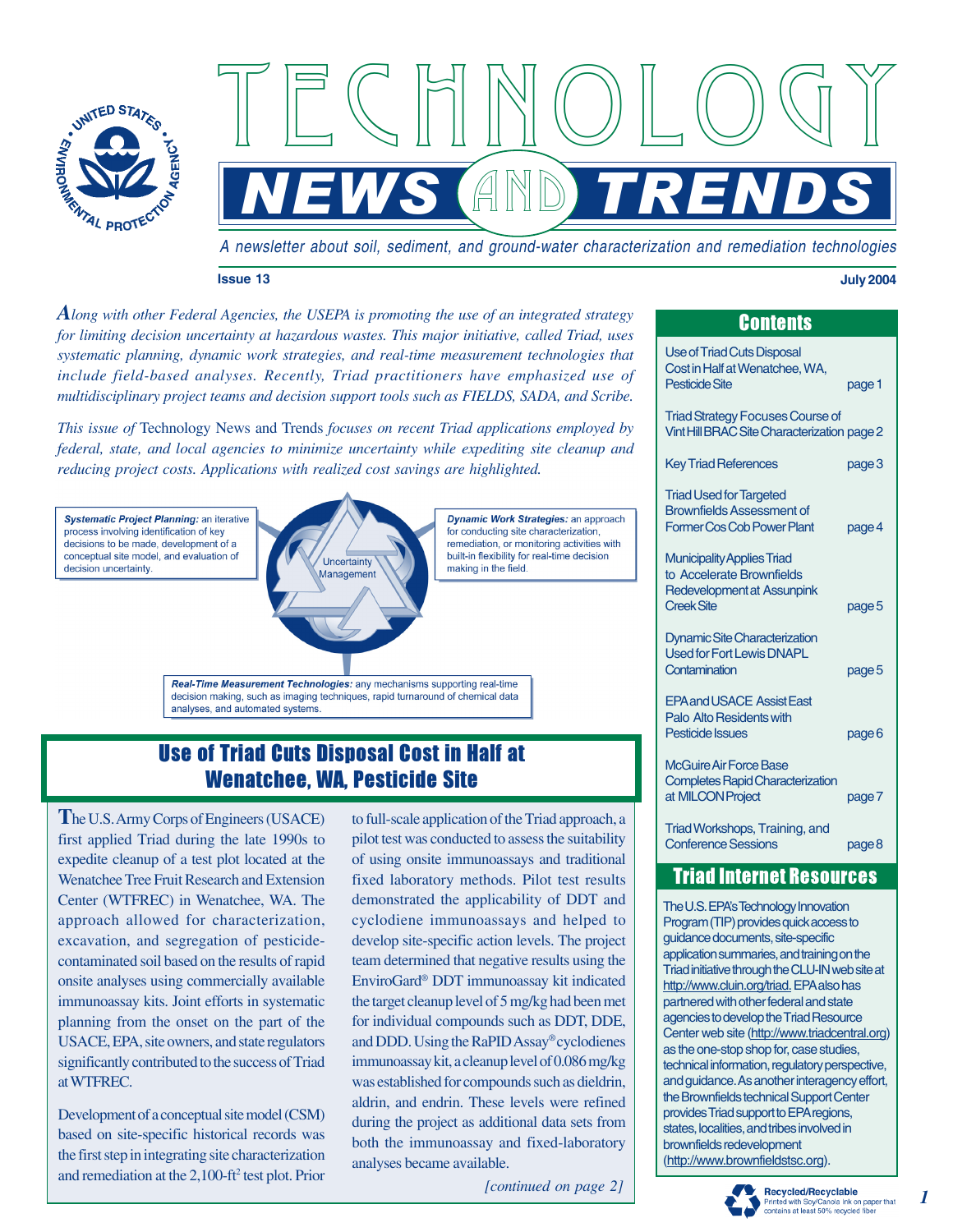Following the pilot test, a soil excavation profile was developed in the field using analytical results according to a decision matrix developed by the USACE. Several phases of field activities were conducted under a dynamic workplan (DWP) that allowed for real-time decision making in the field. The preliminary CSM assumed that soil contamination existed only within the site's fenced boundaries, but immunoassay results obtained in the field indicated otherwise. The workplan's dynamic nature permitted the field team to expand characterization and excavation beyond the site boundaries for addressing the "surprise" contaminants without incurring a second mobilization.

A total of 271 samples were analyzed for focused removal, characterization,

*Figure 1. USACE estimates that project costs usng a DWP approach were half the costs expected using a traditional approach.*

*[continued from page 1]* confirmation, waste profiling, and wastewater analysis. Approximately two-thirds of the analyses were performed in the field using immunoassays.

> Complete characterization and cleanup of the WTFREC were accomplished within a single four-month field mobilization. The project cost was estimated to be 50% (\$500K) lower than that expected with a traditional scenario (Figure 1) relying on multiple rounds of mobilization, sampling, sample shipment, laboratory analysis, and data assessment. Waste disposal costs were reduced significantly through the use of field analyses

to characterize and segregate wastes that require costly incineration from those suitable for less expensive disposal methods.

Details about this project are described in the publication *Innovations in Site Characterization Case Study: Site Cleanup of the Wenatchee Tree Fruit Test Plot Site Using a Dynamic Work Plan* (EPA 542-R-00-009),available at [http://www.clu-in.org.](http://www.clu-in.org)

*For more information, contact Kira Lynch, USACE, at 206-764-6918 or kira.p.lynch@nws02.usace.army.mil.*

### **Wenatchee Cost Comparison**

| Task                                                     | <b>Traditional</b> | <b>DWP</b> |  |
|----------------------------------------------------------|--------------------|------------|--|
| <b>USACE planning and oversight</b>                      | \$100,000          | \$100,000  |  |
| <b>Field mobilization</b>                                | \$155,636          | \$158,267  |  |
| Onsite and fixed laboratory analyses                     | \$239,995          | \$111,829  |  |
| Waste excavation and disposal                            | \$389,317          | \$218,916  |  |
| Second mobilization for "surprise" contamination         | \$32,609           | \$0        |  |
| Sample analyses during second mobilization               | \$101,354          | \$0        |  |
| Waste excavation and disposal during second mobilization | \$177,966          | \$0        |  |
| <b>TOTAL</b>                                             | \$1,196,877        | \$589,012  |  |

# Triad Strategy Focuses Course of Vint Hill BRAC Site Characterization

**A**fter spending \$500K and three years of characterizing a BRAC (base realignment and closure) site in Fauquier County, VA, the Army began implementing Triad last summer in order to expedite the effort. A portion of the site known as Vint Hill Farms was found to contain tetrachloroethene (PCE)-contaminated soil and ground water as a result of past use of a photoneutralization pit. The source and extent of PCE contamination, however, had not been defined prior to transfer of the property (a brownfield) to the public sector. Use of the Triad approach contributed to a complete cleanup by February 2004.

Volatile organic compounds (VOCs) were discovered in saturated soil and ground water in the overburden during RCRA closure of the neutralization pit. The Virginia Department of Environmental Quality requested rapid site

characterization to determine whether VOCs had reached an onsite drinking water well located approximately 400 feet downgradient of a suspected contaminant source.

A multidisciplinary technical and regulatory team was formed to review the CSM for potential data gaps and to prepare detailed systematic plans. Using existing information, the team developed a field decision logic to identify the highest concentration of VOCs in the overburden soil and ground water upgradient of the neutralization pit. Following one week of field work, analytical results were disseminated to the team via a projectdesignated web site and 3-D data visualization software. Non-field personnel were brought in to the real-time, field-based decision making process through teleconferences held twice weekly. *[continued on page 3]*

A membrane interface probe (MIP) with electron capture detection (ECD) capability and a direct sampling ion trap mass spectrometer (DSITMS) was used to field test soil and ground water for VOCs. Each round of test results directed the location of subsequent field tests. Collaborative samples to be used in an updated risk assessment were sent to a fixed laboratory for gas chromatography/mass spectroscopy (GC/ MS) analysis (Figure 2).

The full characterization project (including planning) at Vint Hill Farms was accomplished with Triad in eight months at a cost of \$260K. The project team estimates that use of a traditional, stepwise approach to site characterization may have taken several years and cost over \$500K.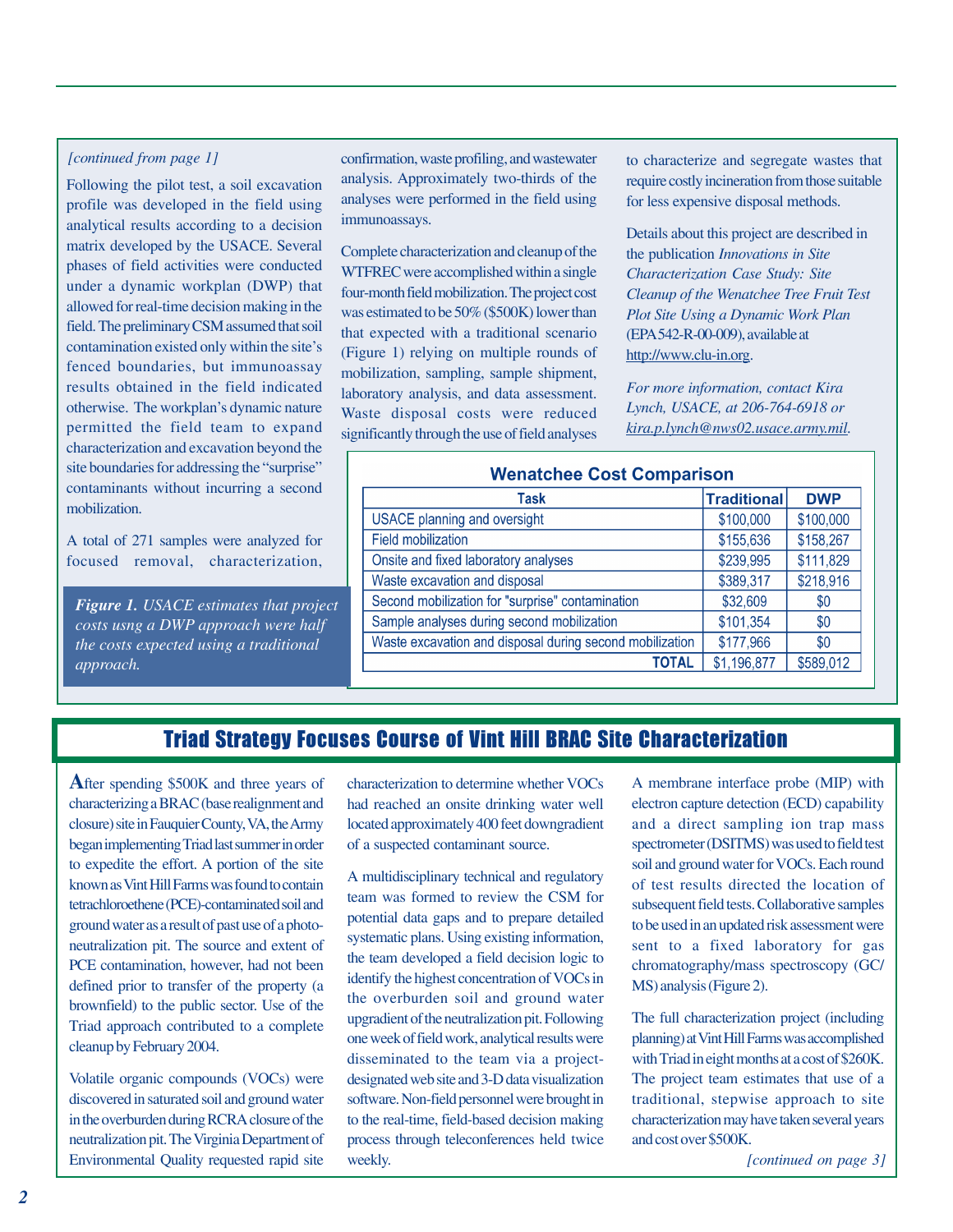|                                         |                                                                                                                                                   | Carbon Tetrachloride |                 | Trichloroethene |                 | Dichloroethene <sup>1</sup> |                 | <b>Tetrachloroethene</b> |                |
|-----------------------------------------|---------------------------------------------------------------------------------------------------------------------------------------------------|----------------------|-----------------|-----------------|-----------------|-----------------------------|-----------------|--------------------------|----------------|
| Figure 2. Onsite DSITMS results were    | Onsite                                                                                                                                            | Onsite               |                 | Onsite          |                 | Onsite                      |                 | Onsite                   |                |
| reviewed to identify key samples for    | Field                                                                                                                                             | <b>DSITMS</b>        | <b>Offsite</b>  | <b>DSITMS</b>   | <b>Offsite</b>  | <b>DSITMS</b>               | <b>Offsite</b>  | <b>DSITMS</b>            | <b>Offsite</b> |
| understanding the CSM, and co-located   | Sample                                                                                                                                            | <b>Analysis</b>      | <b>Analysis</b> | Analysis        | <b>Analysis</b> | <b>Analysis</b>             | <b>Analysis</b> | <b>Analysis</b>          | Analysis       |
| samples were collected and sent offsite | <b>Number</b>                                                                                                                                     | $(\mu g/L)$          | $(\mu g/L)$     | $(\mu g/L)$     | $(\mu g/L)$     | $(\mu g/L)$                 | $(\mu g/L)$     | $(\mu g/L)$              | $(\mu g/L)$    |
| for GC/MS analysis.                     | $F20(2)-TW-(8-18)$                                                                                                                                | 12.7                 | 21.2            | 2.0J            | 3.9             | 4.1                         | 2.75            | 67.9                     | 100            |
|                                         | $C18-TW-(5-15)$                                                                                                                                   | 2.7                  | 1.0             | < 3.2           | 1.0             | 4.1                         | 1.0             | 4.4                      | 0.66J          |
|                                         | MW34-4-PDB-2                                                                                                                                      | 13.3                 | 21.5            | 11.3            | 18.5            | 17.8                        | 45.9            | 3.0J                     | 6.1            |
| [continued from page 2]                 | MW34-4-PDB-2D <sup>2</sup>                                                                                                                        | 14.8                 | 22.2            | 13.1            | 18.6            | 19.1                        | 47.4            | 3.5J                     | 6.0            |
|                                         | MW34-4-PDB-4                                                                                                                                      | 53.3                 | 65.5            | 37.9            | 45.4            | 67.9                        | 116.8           | 7.9J                     | 10.9           |
| For more information, contact Kira      | MW34-4-PDB-5                                                                                                                                      | 79.4                 | 160             | 57.6            | 115             | 123                         | 371.9           | 9.6J                     | 22.5           |
| Lynch, USACE, at 206-764-6918 or        |                                                                                                                                                   |                      |                 |                 |                 |                             |                 |                          |                |
| kira.p.lynch@nws02.usace.army.mil.      | <sup>1</sup> Compounds such as 1,1-dichloroethene, cis-1,2-dichloroethene, and trans-1,2-dichloroethene<br><sup>2</sup> Duplicate of MW34-4-PDB-2 |                      |                 |                 |                 |                             |                 |                          |                |
|                                         | J - reported value may not be accurate or precise (estimated)<br>TW - temporary well                                                              |                      |                 |                 |                 |                             |                 |                          |                |

PDB - passive diffusion bag

# Key Triad References

More information about Triad and field-based characterization tools is available from the following guidance, technical publications, and computer-based resources developed by various organizations -and all are offered online, at no cost:

### **General References**

- *Technical and Regulatory Guidance for the Triad Approach: A New Paradigm for Environmental Project Management***,** ITRC,<http://www.itrcweb.org/SCM-1.pdf>
- *Using Dynamic Field Activities for On-Site Decision Making: A Guide for Project Managers*, EPA/OSWER, <http://www.epa.gov/superfund/programs/dfa/guidoc.htm>
- *Field Analytic Technologies Encyclopedia (FATE)*, EPA and USACE,<http://fate.cluin.org>
- Several Triad "Internet Seminars" archived on EPA/TIP's CLU-IN,<http://cluin.org/studio/seminar.cfm>
- **USACE ìEngineer Manualsî** (EMs*)*,<http://www.usace.army.mil/inet/usace-docs/eng-manuals/em.htm>
	- *Conceptual Site Models for Ordnance and Explosives and Hazardous, Toxic, and Radioactive Waste Projects* (EM 1110-1-1200)
	- *Technical Project Planning Process* (EM 200-1-2)

### **Published Articles**

- ì**Managing Uncertainty in Environmental Decisions**,î *Environmental Science & Technology*, <http://cluin.org/download/char/oct01est.pdf>
- ì**In Search of Representativeness: Evolving the Environmental Data Quality Model**,î *Quality Assurance*, <http://cluin.org/download/char/dataquality/dcrumbling.pdf>
- $\blacktriangleright$  "Improving Decision Quality: Making the Case for Adopting Next-Generation Site Characterization Practices," *Remediation*,<http://cluin.org/download/char/spring2003v13n2p91.pdf>

### **Decision Support and Data Management Tools**

- *Spatial Analysis and Decision Assistance (SADA)* geostatistical-based decision assistance software, EPA and NRC, <http://www.tiem.utk.edu/~sada/>
- **▶ Scribe** software tool for managing environmental data, EPA/ERT, [http://www.ertsupport.org/scribe\\_home.htm](http://www.ertsupport.org/scribe_home.htm)
- *Fully-Integrated Environmental Location Decision Support (FIELDS)* GIS/GPS-based decision assistance software, EPA/Region 5,<http://www.epa.gov/region5fields/htm/software.htm>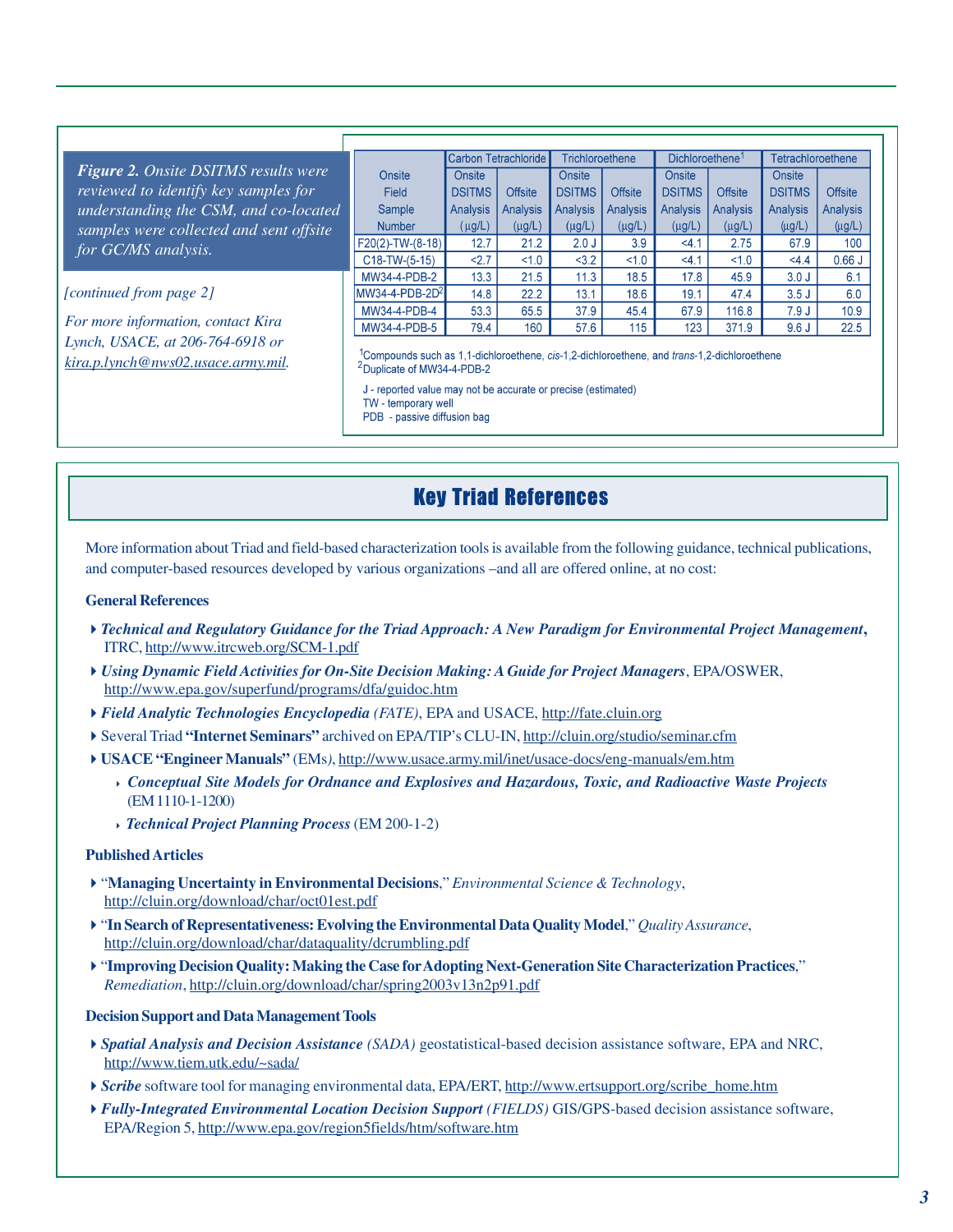# Triad Used for Targeted Brownfields Assessment of Former Cos Cob Power Plant

**T**he U.S. EPA collaborated with the Town of Greenwich, CT, in implementing Triad to characterize a former power plant site scheduled for redevelopment as a waterfront park. Historical records and past disposal of coal ash at the site, known as the Cos Cob Power Plant, raised concern that surface soil likely contained elevated concentrations of contaminants such as petroleum, polychlorinated biphenyls (PCBs), and asbestos. Triad was employed to obtain sufficient data during a single field mobilization to determine the nature and extent of surface soil contamination.

The preliminary CSM suggested that potential threats were limited to those posed by direct contact with contaminated surface soil and sediment. A DWP was developed to allow for expanded sampling and analytical coverage after a limited number of samples were analyzed by an offsite fixed laboratory. In accordance with Triad, the project team developed a decision tree unique to the Cos Cob site (Figure 3).

Field analytical techniques included Site Lab<sup>®</sup> ultraviolet fluorescence test kits for total petroleum hydrocarbons (TPH) and total polyaromatic hydrocarbons (PAHs). EPAís x-ray fluorescence spectrometer was used in the field for metal detection, and GC/ECD equipment housed in EPA's mobile laboratory was used to determine PCB concentrations and to further guide the investigation. An offsite fixed laboratory analyzed samples for arsenic on a 48-hour turnaround basis using trace inductively coupled plasma atomic emission spectrometry. The fixed laboratory also confirmed field-based identification of PCB-contaminated samples.

Based on the initial field analyses, sampling locations and depths were added or refined, and the entire field effort was completed within one week. Correlation of TPH/PAH test kit results with offsite laboratory analyses enabled the test kit results to define the extent of TPH/PAH contamination in soil. Investigation results confirmed that surface soil contains arsenic, TPH, and PAHs at concentrations exceeding the State's residential direct exposure criteria.

Data indicated that the elevated contaminant levels resulted from coal ash co-mingling with PCB-contaminated soil in an area where transformers had been situated. Information gained through site characterization is allowing the Town of Greenwich to work further with the State and EPA to evaluate remediation options, which include placement of a soil cap on PCB hotspots.

The Triad approach yielded an estimated cost savings of 50-60% when compared with a traditional approach involving two mobilizations and comprehensive analytical methods at a fixed laboratory. Details on this application will be available this summer from the Brownfields Technology Support Center in the report entitled *Innovations in Site Characterization Case Study: Expedited Site Characterization Using the Triad Approach at Cos Cob Power Plant Site, Greenwich, Connecticut*.

*For more information, contact Kathy Yager, U.S. EPA, at 617-918-8362 or yager.kathleen@epa.gov.*

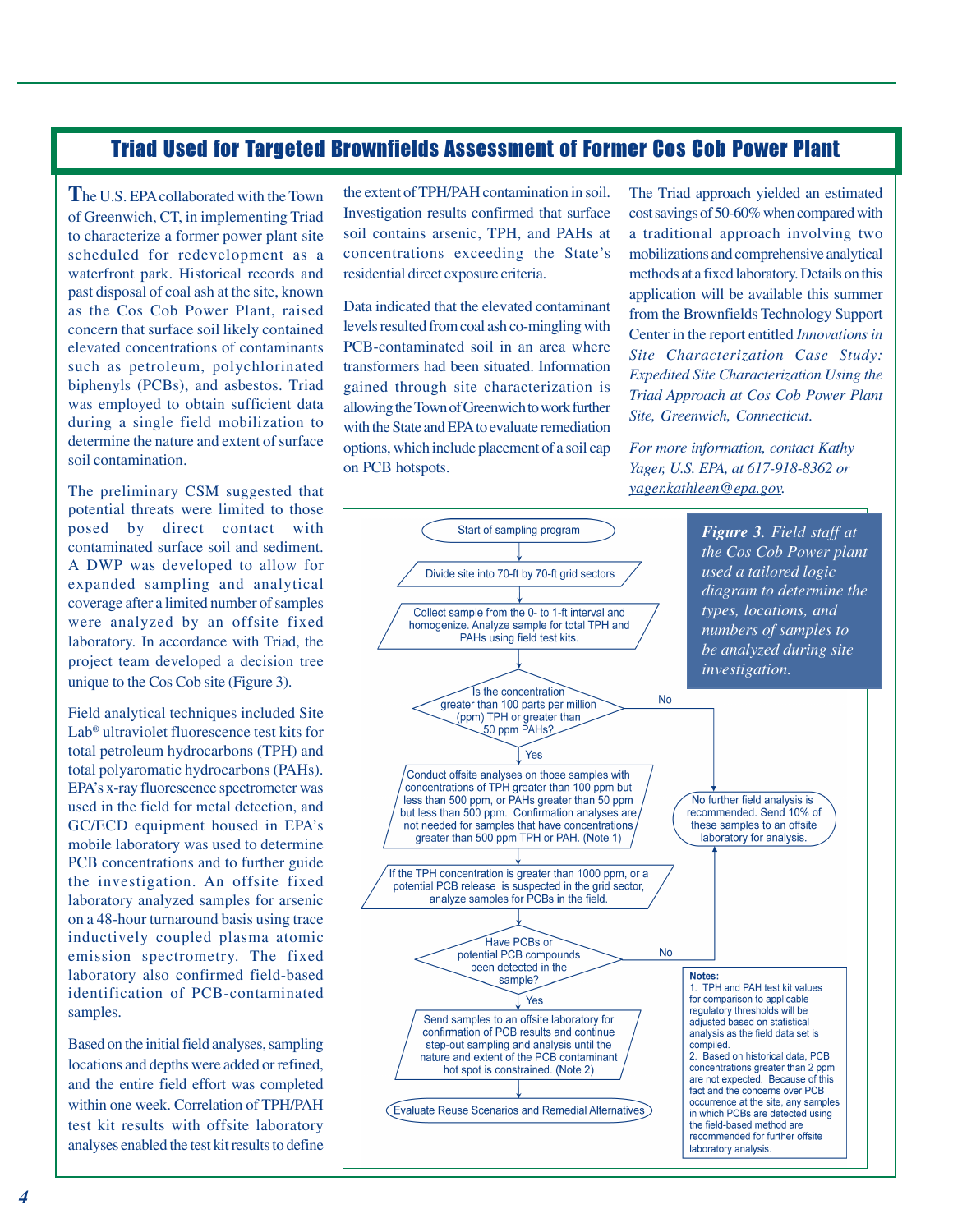# Municipality Applies Triad to Accelerate Brownfields Redevelopment at Assunpink Creek Site

**T**he City of Trenton, NJ, began implementing the Triad approach in 2001 as part of its program to redevelop a large number of abandoned industrial sites, including conversion to recreational use of 60 acres comprising 11 land parcels along Assunpink Creek. The extent of contamination was unknown at the start of redevelopment, but preliminary assessment indicated potential presence of heavy metals, petroleum hydrocarbons, PAHs, and PCBs. It also identified a need to differentiate the impacts on specific sites from fill materials historically used throughout the area.

Through systematic planning that involved multiple stakeholder meetings, the project team assembled a preliminary CSM and an investigation approach involving two phases. Phase I addressed the nature and distribution of fill materials and specific chemicals/areas of concern requiring further investigation. This phase also included a method applicability study to demonstrate that proposed field-based methods could produce data effective for decision making.

Based on the findings from Phase I, the team developed a DWP for a Phase II investigation of particular areas of concern. The workplan addressed tools for enhancing real-time decision making in the field, including:

- A CSM, decision rules, cleanup levels, and potential field scenarios that could drive further data collection;
- Analytical procedures including Geoprobe<sup>®</sup> soil and ground-water sampling with continuous soil conductivity measurement, field-based GC/MS for PAHs, immunoassay test kits for PCBs and TPH, and x-ray fluorescence methods for metals;
- Data management and communication criteria for field documentation and communication protocols; and
- Schedules and logistics.

The dynamic work strategy relied on a threetiered analytical program of collaborative methods: (1) field-based methods for classes of chemicals of concern with high sample throughput (immunoassays); (2) field-based methods with higher specificity (modified

Method 8270 in a mobile lab); and (3) offsite, state-certified fixed laboratory methods for specific chemicals of concern to meet state regulatory requirements.

Phase II investigation activities for areas of concern along Assunpink Creek were completed within one month. Overall, the Triad approach eliminated costs associated with follow-on investigation activities while accelerating the redevelopment schedule and reducing decision uncertainty. The project team found that the approach produced robust data sets supporting stakeholder consensus in redevelopment decisions, but that additional time and involvement on the part of management staff was required.

Phase II investigation activities at Assunpink Creek are described in greater detail in a case study to be available online later this summer at Triad Central.

*For more information, contact Leah Yasenchak, City of Trenton, at 732-292-2624 or leah@njbrownfield.com.*

# Dynamic Site Characterization Used for Fort Lewis DNAPL Contamination

**T**he USACE recently employed Triad in the dynamic site characterization of a contaminant source area at the Fort Lewis Logistics Center south of Seattle, WA. Activities at an onsite motor base between 1946 and 1970 had involved the disposal or burning of cleaning and degreasing agents. In 1983, EPA confirmed the presence of trichloroethene (TCE) and dichloroethene (DCE) in nearby residential wells and over the following three years identified an additional TCE plume under the logistics center. Site investigation activities showed that the TCE was part of a 13,000-ft plume (5 µg/L contour) emanating from an area of the Logistics Center known as the East Gate Disposal Yard (EGDY).

A 1990 ROD for the area's Vashon Aquifer designated a pump and treat system as the preferred remedy for the EGDY, but insufficient information was available to determine if TCE was present in the Sea Level Aquifer below. Evaluation of the pump and treat system after three years of operation indicated that the Sea Level Aquifer also was contaminated, and that TCE from the source was found to be bypassing portions of the treatment system and entering the Sea Level Aquifer. After additional site investigations and completion of an engineering evaluation/cost analysis, plans to add a thermal treatment system for the TCE plume were initiated in 2002.

The CSM for the EGDY showed ground-water flow towards surface water and a small town below which both TCE plumes were migrating. Site characterization involved a dynamic investigation approach, systematic planning, *[continued on page 6]*

and real-time data collection. Due to funding constraints, the site investigation was conducted in two phases: Phase I in 1998-99 and Phase II in 2001-02. The primary data quality objective of Phase I was to determine if dense nonaqueous phase liquid (DNAPL) was present beneath the EGDY. Aerial photography and an electromagnetic instrument (EM-61) were used to locate the disposal trenches; however, EM-61 results did not show all the trenches observed in the aerial photos, and the photos did not identify all the contaminated areas found by EM-61.

Soil gas sampling also was conducted, but the difference in concentrations between known clean areas and the trenches was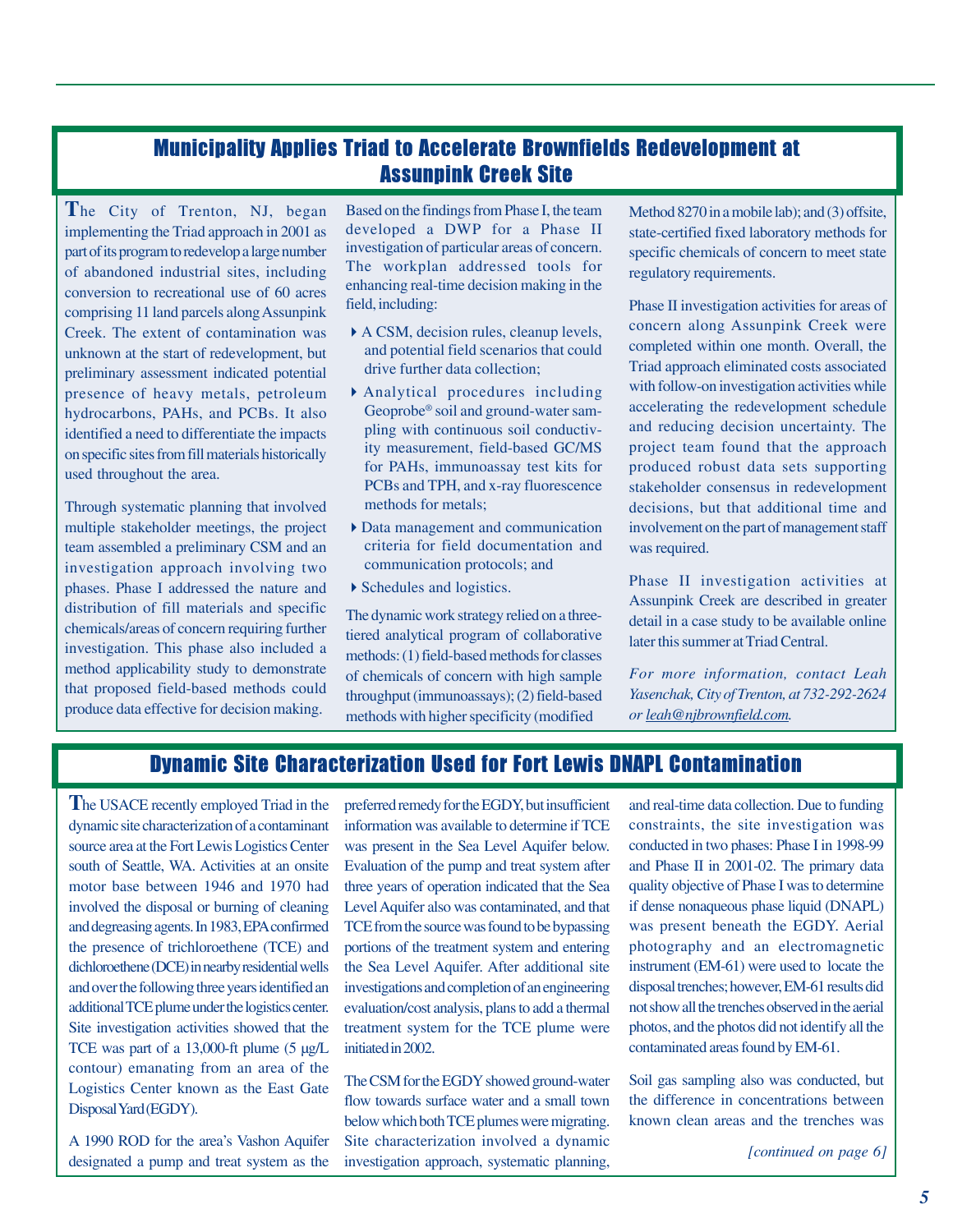### *[continued from page 5]*

insignificant unless the soil gas sample was collected immediately above NAPL. Exploratory trenches found buried drums and both chlorinated and non-chlorinated NAPL. Contouring of drive point ground-water sampling results showed three major hot spots and concentrations exceeding 10,000 µg/L. Source removal involved excavating over 1,000 drums and 50,000 pounds of TCE DNAPL.

The Phase II data quality objective was to obtain data for design of the NAPL thermal treatment. SCAPS lithium-induced fluorescence was used to detect petroleum, oil, and lubricants (POLs), but was not capable of pushing to the required depth in the dense gravelly soil. Geoprobe's® MIP also was used for both the POLs and chlorinated VOCs. The probe worked well despite the gravel layers but did not penetrate to the desired depth. Sonic coring was used to penetrate very deep gravel and to help locate both continuous and discrete sources of NAPL.

Based on the information collected during site investigation, efforts are underway to remediate the major source areas. In addition, the site's risk assessment was revised to address the use of the lower aquifer for drinking water, ecological impacts to the nearby creek, and exposure to soils.

*For more information, contact Kira Lynch, USACE, at 206-764-6918 or kira.p.lynch@nws02.usace.army.mil.*

# EPA and USACE Assist East Palo Alto Residents with Pesticide Issues

**T**he City of East Palo Alto, CA, is helping local homeowners and non-profit organizations to cost-effectively address pesticide contamination in an area formerly used for agriculture. Suspected or known contamination from the past use of pesticides has slowed the area's redevelopment, forcing homeowners to sell below market rates or attempt to finance the high cost of field investigation and cleanup. The USACE is helping the City apply Triad at five land parcels, which will serve as a model for characterizing other parcels in the area. The U.S. EPA is providing additional support to the City through a Brownfields Program technical grant.

A team of decision makers from the City, regulatory agencies, and environmental consulting firms set the primary project goals early in the effort: (1) to costeffectively redevelop the area; and (2) to ensure that any significant levels of soil contamination were identified and removed. The team also agreed to collect sufficient data for the onsite management of soil containing low concentrations of pesticides. Project tasks planned by the team were to:

- 1) Determine the presence of any pesticide hotspots (concentrations exceeding 10 ppm DDT or 2 ppm cyclodienes);
- 2) Define the extent of pesticide application residues;
- 3) Specify and confirm detected pesticides; and
- 4) Conduct laboratory analyses to generate contaminated soil profiles supporting potential remediation.

Following a review of the site history and previous site investigations, the team developed a preliminary CSM that identified data gaps to be filled in during the investigation. Site cleanup goals reflecting regulatory criteria established by the State of California, as well as recommendations provided by EPA/Region 9, were used to select real-time measurement technologies to be used in the field.

A collaborative data set was compiled from data obtained through different analytical methods. To manage contaminant heterogeneity, the immunoassay EnviroGard<sup>™</sup> DDT and RaPID Assay<sup>™</sup> cyclodiene test kits were performed in the field and the EPA/Region 9 laboratory. Organochlorine pesticide analysis (EPA Method 8081) was conducted by a commercial laboratory to provide analyte specificity, aid the interpretation of immunoassay data, and manage analytical uncertainty.

The project sampling and analysis plan integrated the CSM, cleanup criteria, analytical methods, and sampling approach. It dynamically adapted to unexpected conditions, allowing the field team to quickly resolve any project uncertainties. Decision logic used by the field team relied on sampling to identify any combination of the following conditions: no contamination, low-level pesticides representing application residues, or higher concentrations representing pesticide mixing areas.

The quality of chemistry data was evaluated throughout the field effort to quickly identify inconsistent analytical results. For example, during early field work, immediate corrective measures were taken when immunoassay results were inconsistent with the preliminary CSM. The test results suggested a uniform distribution of contaminants across the entire study area, including areas known to have recently imported fill. The inconsistency was traced to an error with the soil sample extraction procedure, which was corrected quickly. The project team recognized that evaluation of collaborative data sets needed to reflect inherent differences in analytical methods, such as the positive bias incorporated into the immunoassay cyclodiene test kit (Figure 4).

During the course of field work, 78 primary samples (plus nine field duplicates) were analyzed by immunoassay, and 21 method duplicates were analyzed in the laboratory. The investigation revealed no pesticide

*[continued on page 7]*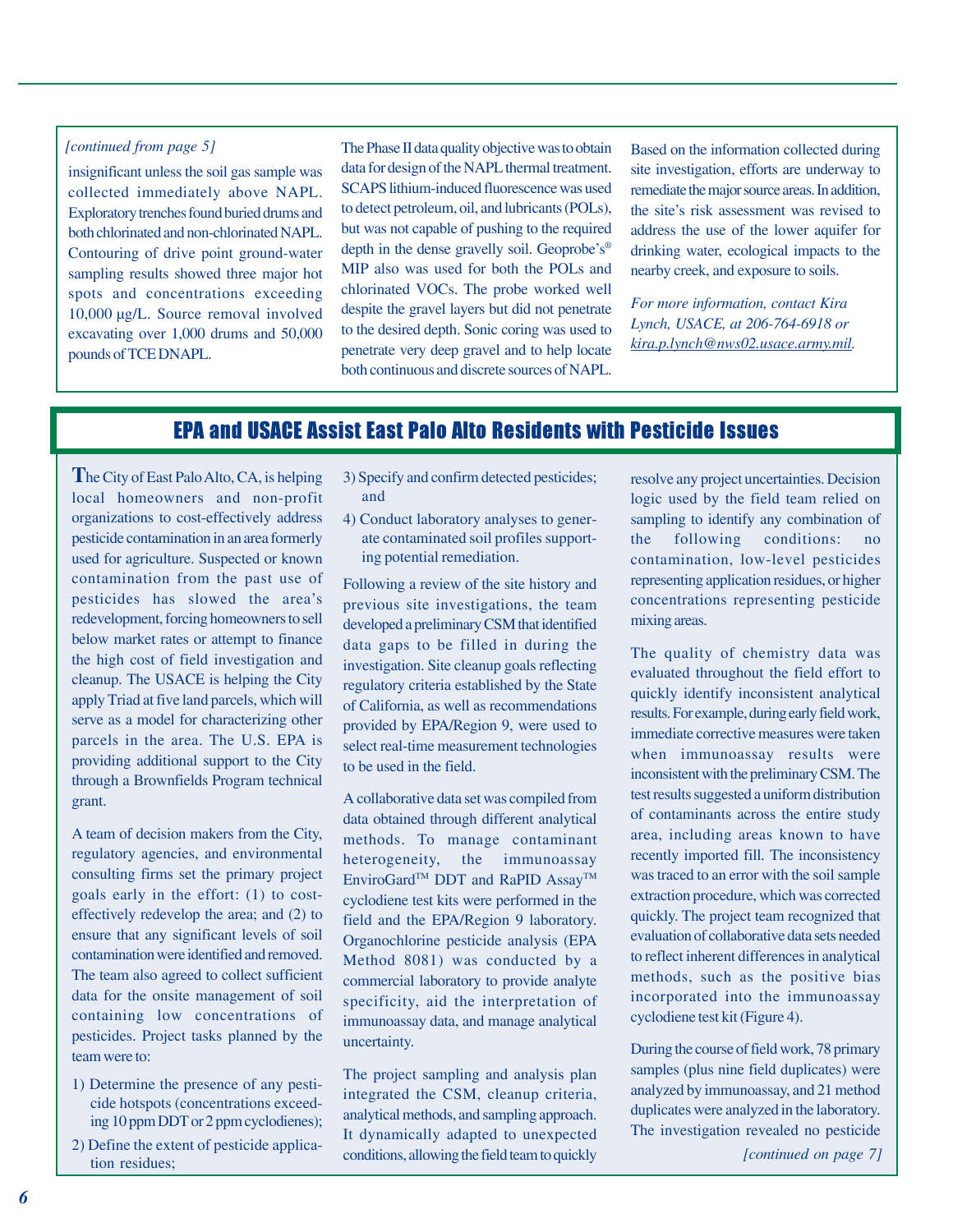### *[continued from page 6]*

hotspots on any of the properties but did find application residuals of DDT (and breakdown products) and cyclodienes. Upon review of the collaborative data set, the State and Region 9 were satisfied that the sites had been sufficiently characterized and that little or no soil removal was required.

The project team estimates that a minimum of one additional round of site investigation was avoided through the implementation of Triad. A detailed case study on this project will be available later this year on EPAís CLU-IN web site.

### *For more information, contact Bradley Call, USACE, at 916-557-6649 or bradley.a.call@usace.army.mil, or Lily Lee,*

*U.S. EPA/Region 9, at 650-853-3122 or lee.lily@epa.gov.*



*bias was observed in the cyclodiene obtained in the field at the East contaminated area.*

# McGuire Air Force Base Completes Rapid Characterization at MILCON Project

**T**he McGuire FASTRAC method employed the Triad approach to expedite site characterization at the McGuire Air Force Base C-17 aircraft hangar, a MILCON project scheduled for completion by July 2004. A PCE plume was discovered during early 2003 in shallow ground water near the hangar, at concentrations high enough to suspend construction activities. Conventional site characterization, risk assessment, and remedial planning were expected to take several years.

The Air Force Center for Environmental Excellence assisted base management in securing field contractors within two weeks. Field operations completed within 14 days involved:

- 15 MIP/cone penetrometer test (CPT) soundings with more than 4,500 discrete samples analyzed for aromatic and halogenated compounds;
- ▶ 25 CPT soundings with geophysical cones and fuel fluorescence detectors;
- $\triangleright$  20 continuous soil cores logged by an onsite geologist for comparison to CPTgenerated stratigraphic maps;
- 34 soil sampling locations with 234 discrete soil samples, and 42 ground-water

sampling locations with 160 discrete ground-water samples analyzed for chlorinated VOCs using the DSITMS; and

 60 soil and ground-water samples collected for confirmatory analysis by a fixed laboratory.

Site characterization was completed one day ahead of its six-week deadline. The project's risk assessment led to immediate excavation of approximately 500 yards<sup>3</sup> of soil from the area's unsaturated zone. In accordance with the project's DWP, field activities were adjusted to develop a data set of parameters for evaluating natural attenuation, which was found to be very active.

McGuire Air Force Base estimates that the Triad approach facilitated a savings of 18- 24 months and \$1.34 million. The project results allowed state and federal regulators to give conditional approval for an interim remedial action plan involving natural attenuation, and 12 natural attenuation monitoring wells were installed shortly thereafter.

*For more information, contact John Pohl at McGuire Air Force Base, at john.pohl@mcguire.af.mil.*

# Contact Us

### *Technology News and Trends* **is on the NET!**

**View, download, subscribe, and unsubscribe at:**

> <http://www.epa.gov/tio> <http://clu-in.org>

*Technology News and Trends* welcomes readers' comments and contributions. Address correspondence to:

Ann Eleanor Office of Superfund Remediation and Technology Innovation (5102G) U.S. Environmental Protection Agency Ariel Rios Building 1200 Pennsylvania Ave, NW Washington, DC 20460 Phone: 703-603-7199 Fax: 703-603-9135